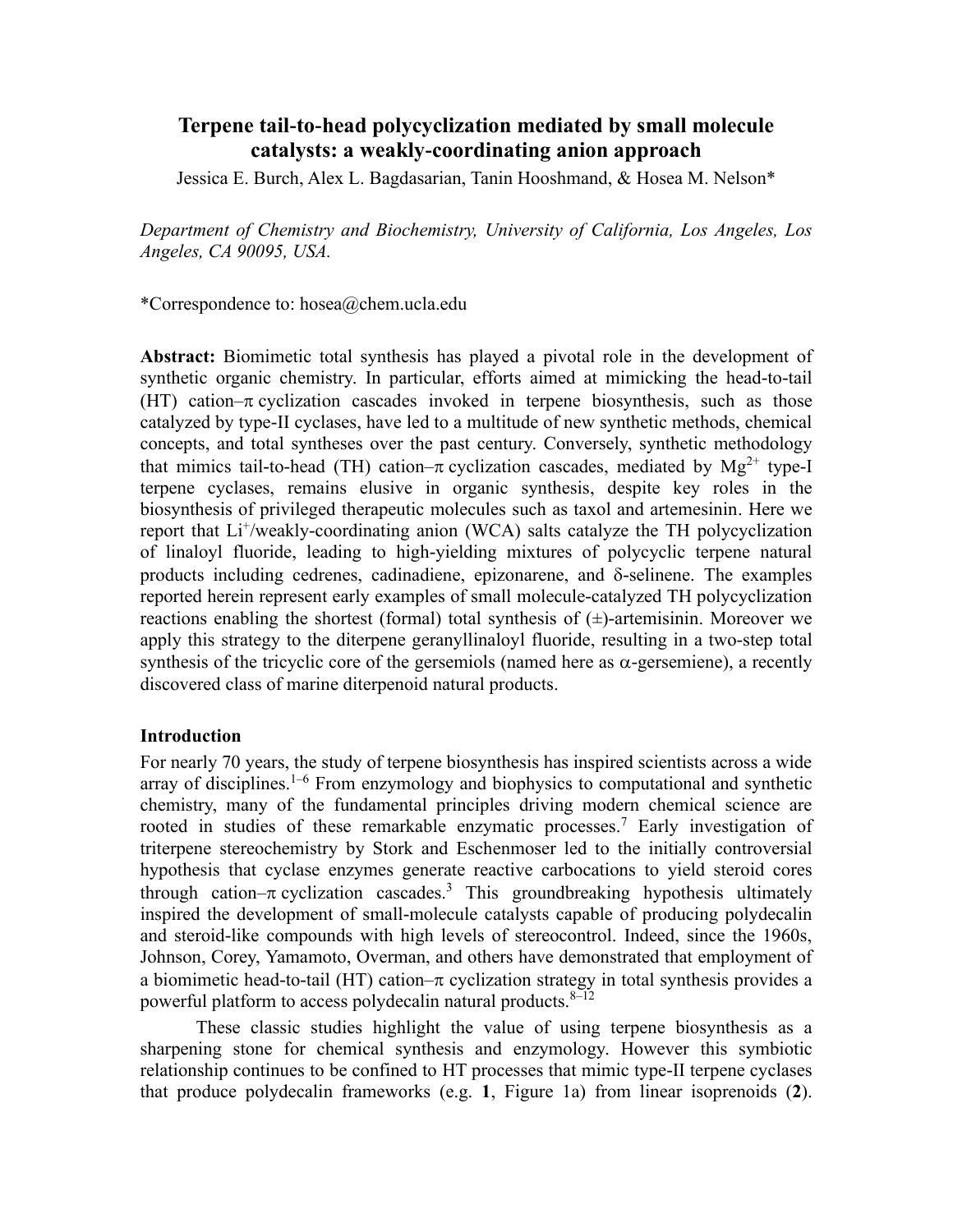Conversely, polycyclization reactions that mimic  $Mg^{2+}$ -dependent type-I terpene cyclases remain understudied in synthetic organic chemistry; this is despite forging a larger and more structurally-diverse subset of polycyclic terpenes, including medicinally privileged natural products such as artemisinin and taxol. <sup>7</sup> These processes, originally coined tailto-head (TH) cyclization by Shenvi and Pronin, proceed enzymatically *via* Mg<sup>2+</sup>mediated ionization of a phosphate head group (e.g., **3**, Figure 1b), followed by attack of an isoprenyl tail (e.g., **3**–**6**) to ultimately form macrocyclic, medium, or small rings (**5**). 13–  $15$  The savagely acidic and electrophilic carbocation intermediates in these processes (e.g. **6**) are prone to rapid E1 elimination or  $S_N1$  reactions in bulk solvent, often precluding productive polycyclization in a synthetic setting. This stands in stark contrast to the wellstudied HT processes where the bond-forming events occur through low-energy



**Figure 1**. Previous and current examples of cationic terpene cyclizations.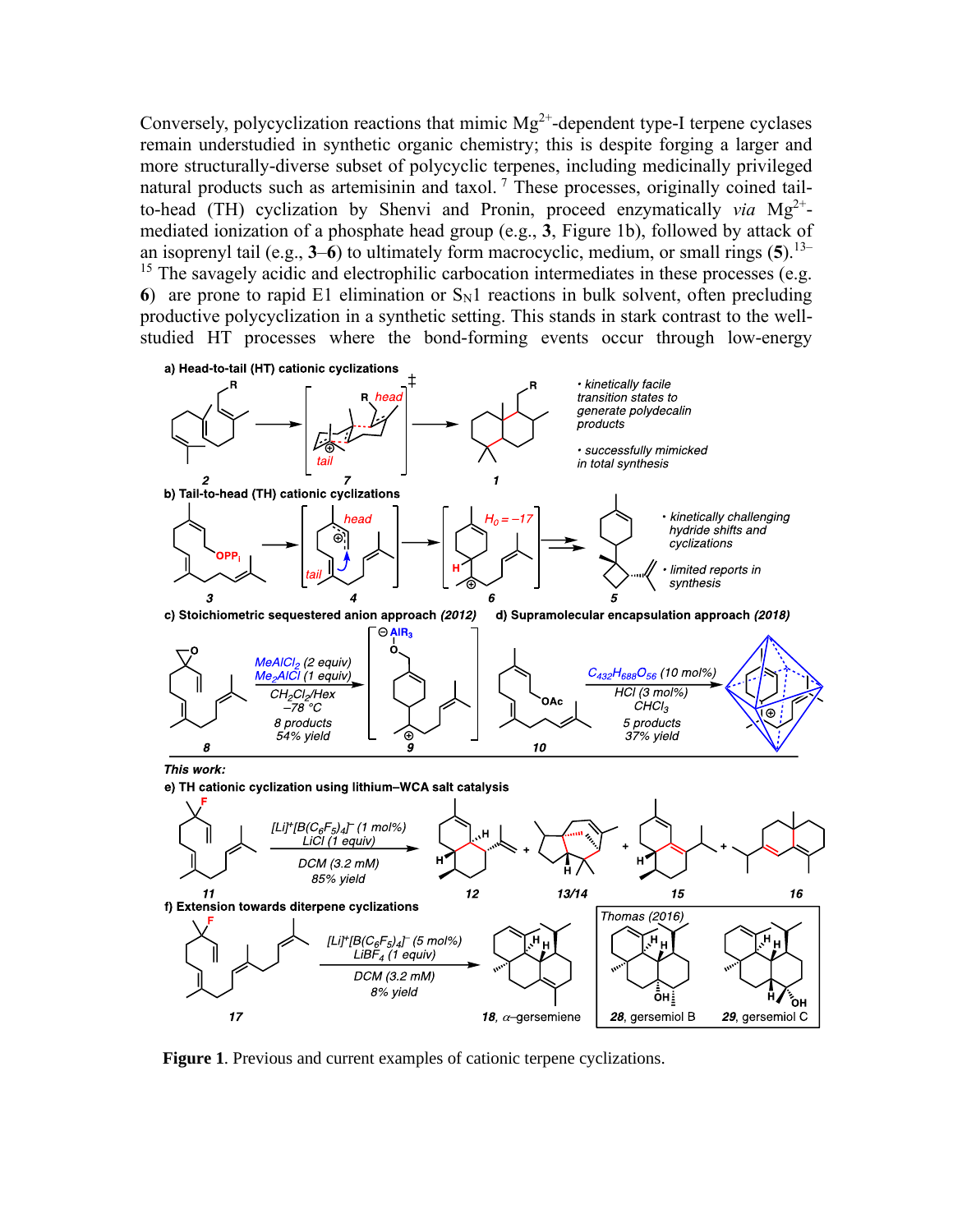polydecalin transition states (e.g. **7**, Figure 1a), allowing for rapid polycyclization that often outcompetes deleterious  $E1$  or  $S_N1$  pathways.

Many early efforts to synthesize sesquiterpenes through biomimetic TH polycyclization have been reported, often resulting in low-yielding complex mixtures largely comprised of monocyclic bisabolenes.<sup>16–19</sup> Reports from Shenvi and coworkers demonstrated that treatment of an unnaturally-occurring farnesene oxide species (**8***,* Figure 1c) with stoichiometric Lewis acid yields a synthetically relevant mixture of biand tricyclic sesquiterpenoids through a putative zwitterionic intermediate (**9**). 13 Recently, the first example of non-enzymatic, catalytic TH cyclization was reported by Tiefenbacher and coworkers, who employed a supramolecular cluster to engage farnesyl acetate (**10**, Figure 1d) affording an array of polycyclic sesquiterpene products. The product selectivity observed in this seminal example of *catalytic* TH cyclization, in particular the formation of  $\delta$ -selinene (16), was attributed to encapsulation by the supramolecular assembly.<sup>14,15</sup> Here we diverge in approach from these seminal reports and describe the utilization of weakly-coordinating anion (WCA) catalysis to achieve the biomimetic conversion of sesquiterpene fluoride **11** (Figure 1e) to high yielding mixtures of polycyclic sesquiterpene natural products (**12**–**16**). Notably, cadinadiene (**12)**, the trans-decalin variant of amorphadiene and a reported biosynthetic precursor of artemisinin, is formed in this reaction, constituting a 7-step formal total synthesis of the bioactive natural product.<sup>20</sup> Moreover, we report proof-of-principle that this strategy is amenable to diterpene total synthesis, as we demonstrate that geranyllinaloyl fluoride (**17**, Figure 1f) can be converted directly to the tricyclic diterpene, α-gersemiene (**18**) using this simple catalytic system.

#### **Results and Discussion**

At the outset of our efforts, we hypothesized that the use of WCAs would allow for the generation of persistent carbocations with sufficient lifetimes to partake in polycyclization events before fast, counteranion-mediated-E1 elimination or trapping by solvent.<sup>21–23</sup> Previous reports from our lab have demonstrated the competency of R<sub>3</sub>Si<sup>+</sup>/WCA-derived catalysts in generating long-lived carbocationic species that engage in intermolecular C–H insertion reactions.<sup>24</sup> Hence, we hypothesized that allylic fluoride 11, (Figure 1e) could be readily ionized under analogous R<sub>3</sub>Si<sup>+</sup>/WCA conditions to generate an allylic carbocation (**4,** Figure 1b) poised to undergo rapid 1,6-cyclization to generate the bisabolyl cation  $(6)$ .<sup>25, 26</sup> Despite having a Hammett acidity of *ca.*  $\leq -17$ , we posited that this carbocation would have sufficient lifetime, when paired with a WCA, to undergo subsequent polycyclization without the formation of bisabolenes through E1 elimination. $27$ 

To validate our hypothesis, (*E*)-nerolidyl fluoride (**11**) was chosen as the model substrate (Figure 1e). Exposing fluoride **11** to triethylsilane and a catalytic amount of commercially available trityl tetrakis(pentafluorophenyl)borate, we observed lowyielding formation of  $\alpha$ -cedrene (13), epi- $\alpha$ -cedrene (14), and cadinadiene (12) in addition to an intractable mixture of hydrocarbon products (Table 1, entry 1). Gratifyingly, these polycyclic sesquiterpenes arise from multiple hydride shifts and cyclization events subsequent to the formation of the bisabolyl cation, supporting our mechanistic hypothesis.<sup>25,26</sup> Discouraged by the lack of selectivity and poor efficiency,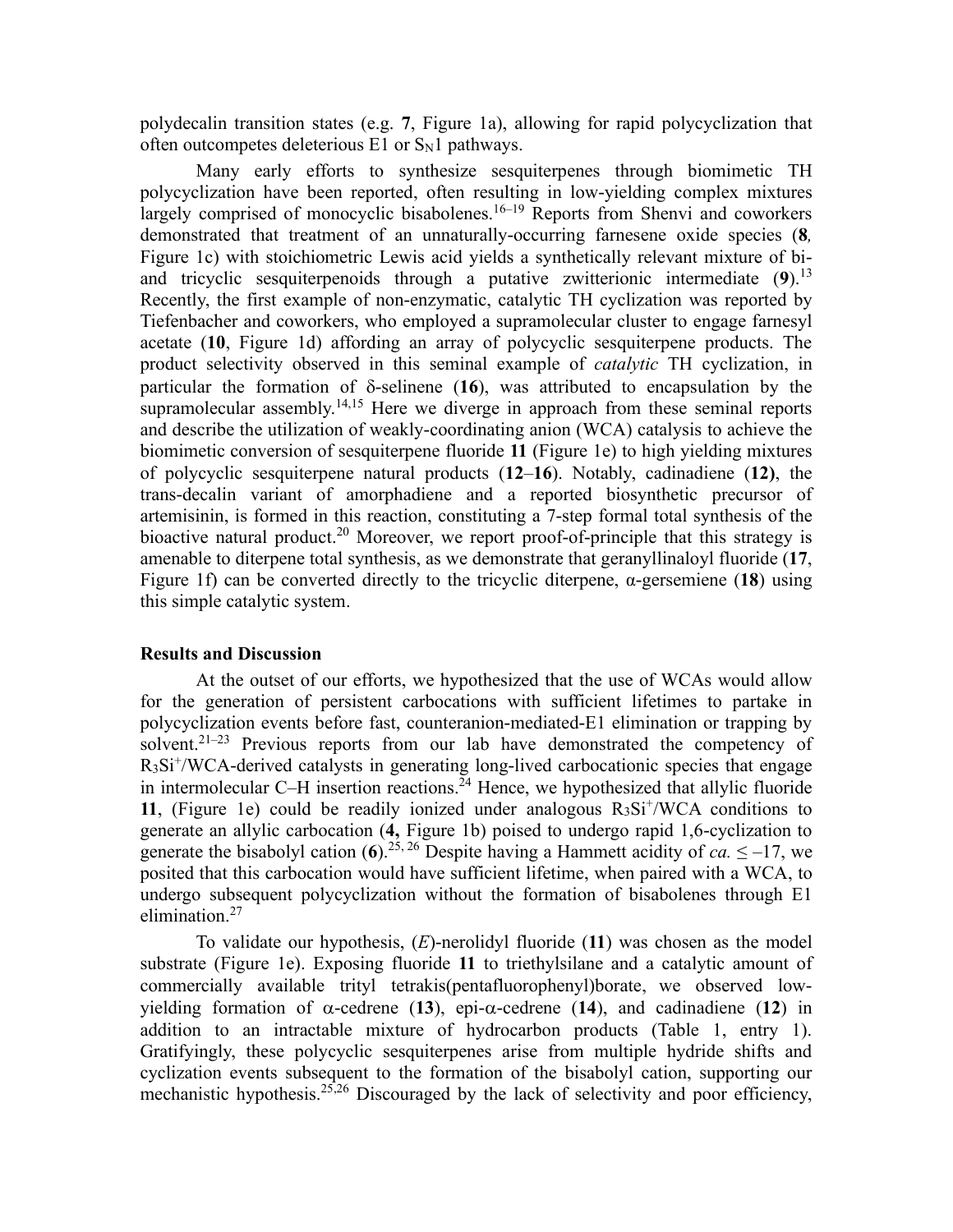we posited that the incompatibility of R<sub>3</sub>Si<sup>+</sup>/WCA catalysts with dichloromethane and olefinic substrates was responsible for the poor reaction outcome.<sup>28</sup> These findings led us to explore the use of  $Li^{+}/WCA$  catalysts with  $(E)$ -nerolidyl fluoride (11) to potentially attenuate any decomposition observed when utilizing  $R_3Si^{+}/WCA$ . Unfortunately, use of our reported Li<sup>+</sup>/WCA catalytic conditions, featuring the *in situ* generation of [Li]<sup>+</sup>[B(C<sub>6</sub>F<sub>5</sub>)<sub>4</sub>]<sup>-</sup> through combination of LiHMDS and [Ph<sub>3</sub>C]<sup>+</sup>[B(C<sub>6</sub>F<sub>5</sub>)<sub>4</sub>]<sup>-</sup>, resulted in



**Table 1.** Optimization table. <sup>a</sup> Two diastereomers estimated from crude <sup>1</sup>H NMR (1:1 *d.r.*). <sup>b</sup> Reaction performed at  $-40$  °C. <sup>c</sup> Reaction performed at 40 °C. <sup>d</sup> Yield calculated by NMR. <sup>e</sup> Utilizing bisabolyl fluoride *19* as starting material.

premature deprotonation of the intermediate carbocation, yielding a mixture of linear and monocyclic elimination products (entry 2).<sup>29</sup> However, we were gratified to find that pairing mild inorganic bases with metal/WCA salts yielded polycyclic products, albeit in low yields (entries  $3 - 5$ ). Utilization of stoichiometric LiClO<sub>4</sub> was found to produce the cyclized terpene products in reduced yield, presumably due to promiscuous oxidative reactivity, as aromatic species such as cadalene were observed in the reaction mixture (entry 6, see Supporting Information). It was ultimately discovered that pre-formed  $[Li]^+$ [B $(C_6F_5)$ 4]<sup>-</sup> (1 mol %) used in combination with stoichiometric LiCl (1 equivalent) provided a remarkable 85% combined yield of five known sesquiterpene natural products: cadinadiene (12),  $\alpha$ -cedrene (13), epi- $\alpha$ -cedrene (14), epizonarene (15), and  $\delta$ selinene (16) (entry 7).<sup>30</sup> Control reactions were performed without stoichiometric LiCl resulting in reduced yields (entry 8). Use of LiCl in the absence of catalyst resulted in no reaction (entry 9). Performing the reaction at reduced temperature failed to ionize the substrate, while elevated temperatures resulted in formation of bisabolenes (entries 10 – 11). Interestingly, careful monitoring of the reaction by NMR and GC-FID revealed that bisabolyl fluoride (**19**) is an intermediate in this transformation. The origin of the fluorine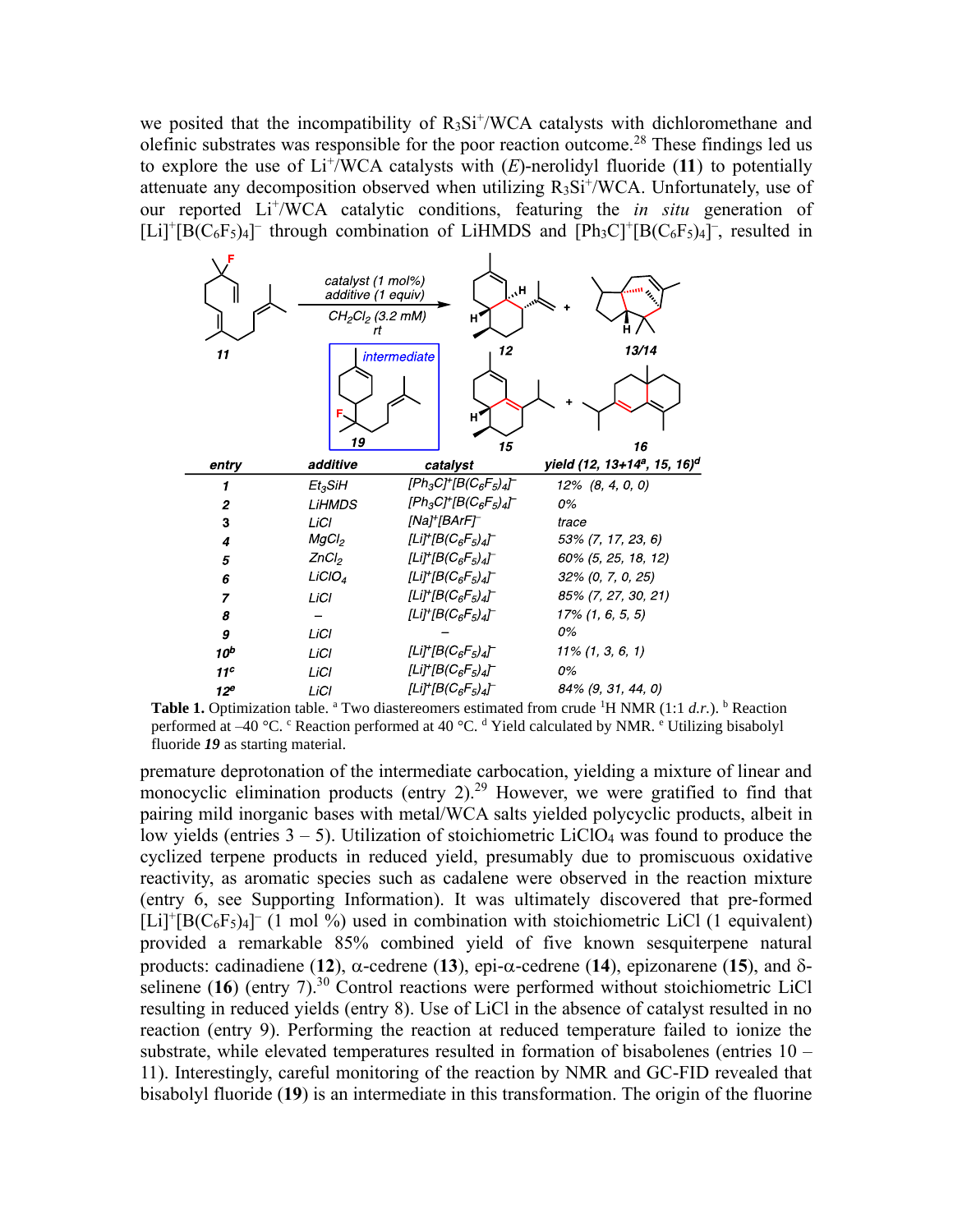atom in bisabolyl fluoride (**19**) is undetermined; however, reactive carbocations are known to undergo exchange reactions with typically inert molecules.<sup>31</sup>

The biosynthetic pathway for  $\delta$ -selinene (16) is proposed to proceed *via* an initial *1,10*-cyclization of (*E,E*)-farnesyl pyrophosphate (**21,** Figure 2a) to generate germacrene A (**22**) which subsequently undergoes ring-closing to forge the selinene core.<sup>32</sup> The direct generation of a *10*-membered carbocycle in our small molecule-catalyzed system seemed unlikely, given the potential for competitive formation of a 6-membered ring (i.e. **4**, Figure 1b vs. **23**, Figure 2a). Interestingly, upon subjection of bisabolyl fluoride (**19**) to the optimized reaction conditions, we found high conversion (84%) to cadinadiene (**12**),  $\alpha$ -cedrenes (13/14), and epizonarene (15), however *no*  $\delta$ -selinene (16) was detected (entry 12, Table 1). The lack of formation of  $\delta$ -selinene (16) from bisabolyl fluoride (19) supports the hypothesis that a biomimetic *1,10*-cyclization could be occurring in our system. To probe this hypothesis, dihydronerolidyl fluoride (**25**, Figure 2b), lacking the central olefin required to undergo a *1,6*-cyclization, was subjected to the optimized reaction conditions. In the event, the *10*-membered carbocyclic product **26** was formed in  $57\%$  yield. Taken together, these experiments support biomimetic formation of  $\delta$ -selinene (**16**) through a *1,10*-cyclization process *without preorganization within an enzyme active site or supramolecular capsule*. <sup>32</sup> While enzyme-mediated medium size ring formation from linear precursors is commonly invoked in biosynthesis, analogous *catalytic* transformations remain rare in synthetic chemistry.  $33-35$ 



**Figure 2.** Evaluating cyclizations generating medium- and large-carbocyclic cationic intermediates.

Intrigued by this enzyme-free, medium-sized ring forming reaction, we wondered whether this catalytic strategy could be utilized in the biomimetic syntheses of more complex polycyclic diterpenes, which often proceed through medium- or macro-sized rings in nature. For example, taxadiene, the oxidative precursor of taxol, originates from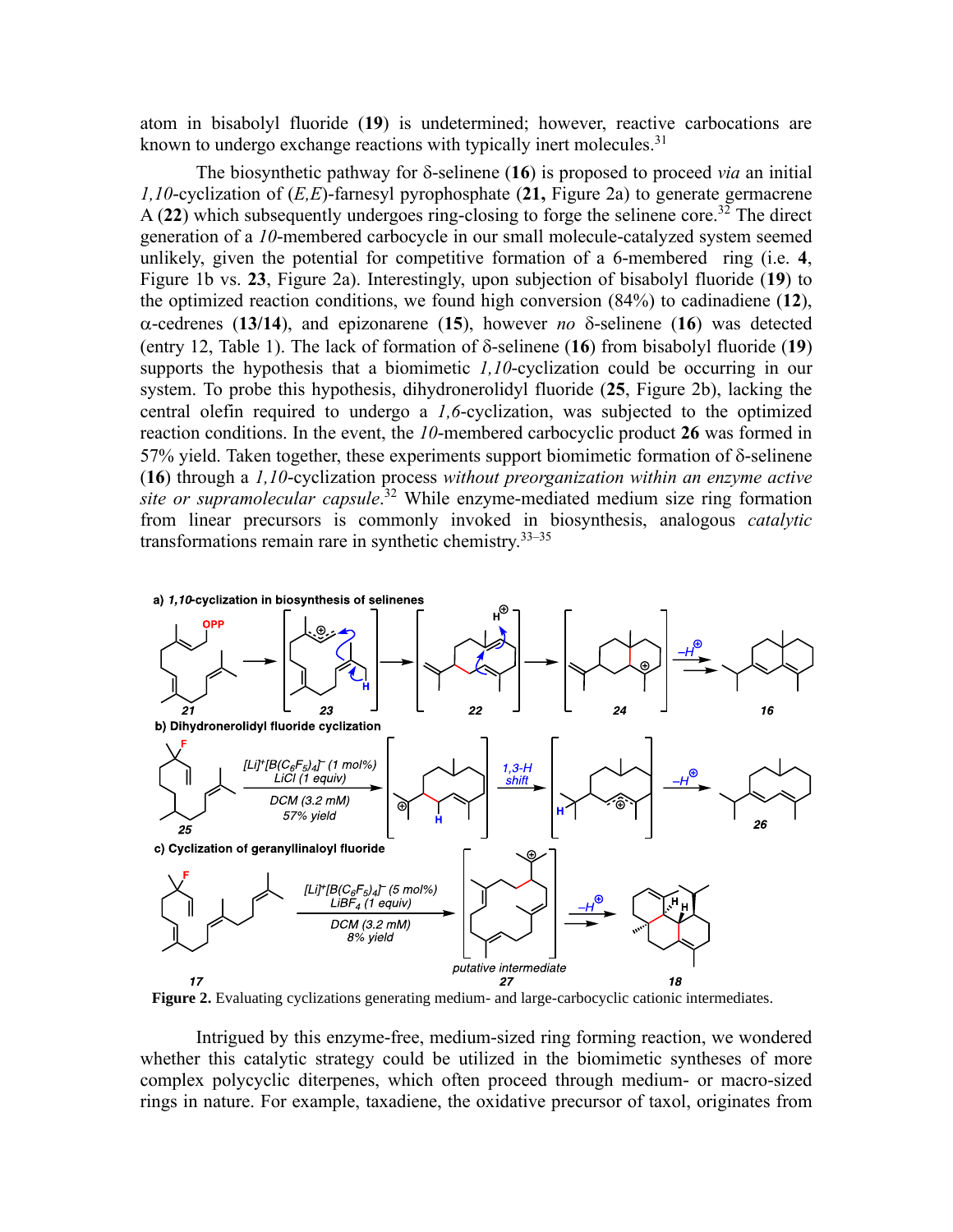a tail-to-head cyclization of geranylgeranyl pyrophosphate to forge the 14-membered cembrenyl carbocation (**27**).<sup>36</sup> To the best of our knowledge, biomimetic approaches to taxadiene have not been reported, presumably due in part to the high entropic cost of forging such rings outside the confines of an enzyme.<sup>7</sup> Interestingly, we found that treatment of geranyllinaloyl fluoride (**17**, Figure 2c) with stoichiometric LiBF<sup>4</sup> and catalytic Li<sup>+</sup> /WCA catalyst led to formation of α-gersemiene (**18**) in 8% yield. It is worthy to note that this putative natural product has also been observed in the acidpromoted cyclization of isocembrene, <sup>37</sup> suggesting that the cembrenyl carbocation (**27**) is an intermediate in this process as well. α-Gersemiene (**18**), is posited to be the biosynthetic precursor of the gersemiols, a class of recently isolated natural products from the soft coral species *Gersemia fruiticosa* (**28** *–* **29***,* Figure 1f).<sup>38</sup>

## **Conclusion**

In summary, we report  $Li^{+}/WCA$ -catalyzed tail-to-head, biomimetic cation- $\pi$ cyclization reactions of sesquiterpenes and diterpenes. To the best of our knowledge, these are some of the first small molecule-catalyzed TH polycyclizations reported. This vertical advance in the field enables the 2-step syntheses of several sesquiterpene cores, including  $\alpha$ -cedrene (13), epi- $\alpha$ -cedrene (14), cadinadiene (12), epizonarene (15), and  $\delta$ selinene (**16**). Importantly, the synthesis of cadinadiene (**12**) represents the shortest (formal) total synthesis of artemesinin.  $20$  We also report the first small moleculecatalyzed, biomimetic TH cyclization to forge a polycyclic diterpene, gersemiane A (**18**), albeit in modest yield. Additionally, we observe competitive formation of a 10 membered terpene intermediate despite the availability of a more facile pathway leading to a 6-membered ring. Furthermore, given the competency of bisabolyl fluoride (**19**, Table 1) in the formation of several complex sesquiterpenes under our reaction conditions, our findings suggest that non-stop cyclization is not necessary for mimicking tail-to-head pathways in a synthetic setting.<sup>13</sup> Taken together, these findings may offer a shift in the biomimetic paradigm that could ultimately unlock tail-to-head cyclization for use in practical organic synthesis. Akin to classic studies in steroid synthesis, we surmise that advancements in TH methodology will refine our understanding of the role of terpene cyclases in biosynthesis.<sup>39,40</sup> Thus, developing TH cyclization methodology offers exciting possibilities in an underexplored area.

## **Acknowledgements**

Financial support for this work was generously provided by the David and Lucile Packard Foundation (to H.M.N.), the Alfred P. Sloan Foundation (to H.M.N.), the Pew Charitable Trusts (to H.M.N), the NIH-NIGMS (R35 GM128936 to H.M.N.), and the National Science Foundation (DGE-1650604 to J.E.B.). A.L.B. thanks the Christopher S. Foote Fellowship for funding. The authors thank the UCLA Molecular Instrumentation Center for NMR and mass spectroscopy instrumentation. The authors would like to thank Prof. Dean Tantillo (University of California, Davis) and Dr. Johnny Gordon for useful discussions.

#### **Author Contributions**

H.M.N. conceived the idea and supervised the project. J.E.B. and A.L.B. performed the described experiments and analysed the data. T. H. assisted in sample purification. H.M.N., J.E.B., and A.L.B. co-wrote the manuscript.

The authors declare no competing financial interest.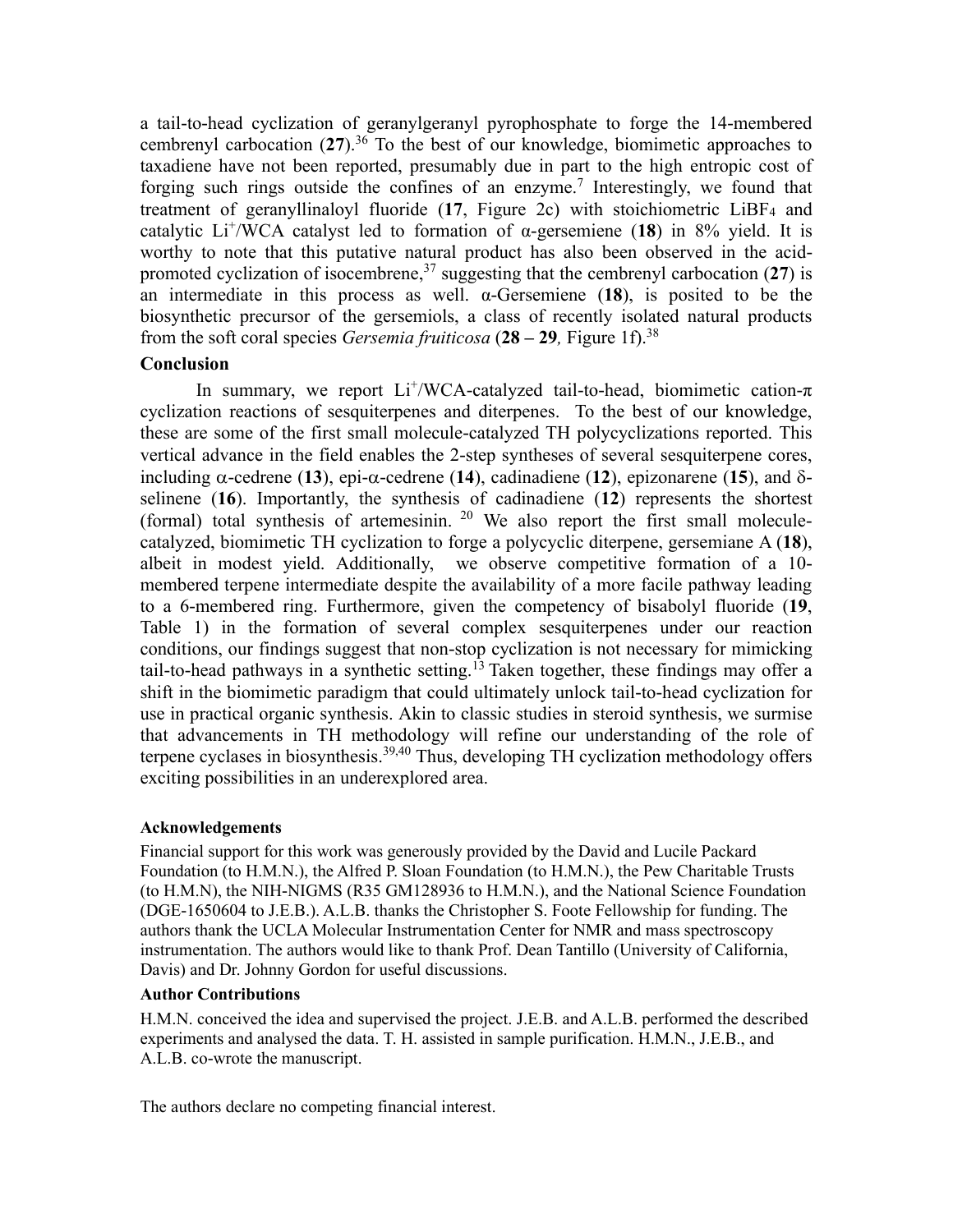### **References**

1. Ruzicka, L., Eschenmoser, A. & Heusser, H. The isoprene rule and the biogenesis of terpenic compounds. *Experientia* **9**, 357–367 (1953).

2. Stork, G. & Burgstahler, A. W. The stereochemistry of polyene cyclization. *J. Am. Chem. Soc.* **77**, 5068–5077 (1955).

3. Eschenmoser, A., Ruzicka, L., Jeger, O. & Arigoni, D. A stereochemical interpretation of the biogenetic isoprene rule for the triterpenes. *Helv. Chim.*

*Acta* **38**, 1890–1904 (1955).

4. Maimone, T. J. & Baran, P. S. Modern synthetic efforts toward biologically active terpenes. *Nat. Chem. Biol.* **3**, 396–407 (2007).

5. Alleman, R. K. Chemical wizardry? The generation of diversity in terpenoids biosynthesis. *Pure Appl. Chem.* **80**, 1791–1798 (2008).

6. Tantillo, D. J. Biosynthesis via carbocations: theoretical studies on terpene biosynthesis. *Nat. Prod. Rep.* **28**, 1035–1053 (2011).

7. Christianson, D. W. Structural biology and chemistry of the terpenoid cyclases. *Chem. Rev.* **106**, 3412–3442 (2006).

8. Johnson, W. S., Semmelhack, M. F., Sultanbawa, M. U. S. & Dolak, L. A. A new approach to steroid total synthesis. A nonenzymatic biogenetic-like olefinic cyclization involving the stereospecific formation of five asymmetric centers. *J. Am. Chem. Soc.* **90**, 2994–2996 (1968).

9. Corey, E. J. & Shouzhong, L. A short enantioselective total synthesis of Dammarenediol II. *J. Am Chem. Soc.* **118**, 8765–8766 (1996).

10. Corey, E. J. Luo, G. & Lin, L. S. A simple enantioselective synthesis of the biologically active tetracyclic marine sesterterpene Scalarenedial. *J. Am. Chem. Soc.* **119**, 9927–9928 (1997). 11. Ishihara, K. Nakamura, S. & Yamamoto, H. The first enantioselective biomimetic cyclization of polyprenoids. *J. Am. Chem. Soc.* **121**, 4906–4907 (1999).

12. Bogenstatter, M., Limberg, A., Overman, L. E. & Tomasi, A. L. Enantioselective total synthesis of the kinesin motor protein inhibitor Adociasulfate 1. *J. Am. Chem. Soc.* **121**, 12206– 12207 (1999).

13. Pronin, S. V. & Shenvi, R. A. Synthesis of highly strained terpenes by non-stop tail-to-head polycyclization. *Nat. Chem*. **4**, 915–920 (2012).

14. Zhang, Q. & Tiefenbacher, K. Terpene cyclization catalyzed inside a self-assembled cavity. *Nat. Chem.* **7**, 197–202 (2015).

15. Zhang, Q.; Rinkel, J.; Goldfuss, B.; Dickschat, J. S. & Tiefenbacher, K. Sesquiterpene cyclizations catalysed in-side the resorcinarene capsule and application in the short synthesis of isolongifolene and isolongifolenone. *Nat. Cat.* **1**, 609–615 (2018).

16. Gutsche, C. D., Maycock, J. R. & Chang, C. T. Acid-catalyzed cyclization of farnesol and nerolidol. *Tetrahedron* **24**, 859–876 (1968).

17. Ohta, Y. & Hirose, Y. Electrophile induced cyclization of farnesol. *Chem. Lett.* **1** 263–266 (1972).

18. Polovinka, M. P. *et al*. Cyclization and rearrangements of farnesol and nerolidol stereoisomers in superacids. *J. Org. Chem.* **59**, 1509–1517 (1994).

19. Susumu, K., Mikio, T. & Teruaki, M. Biogenetic-like cyclization of farnesol and nerolidol to bisabolene by the use of 2-fuorobenzothiazolium salt. *Chem. Lett.* **6**, 1169–1172 (1977).

20. Yadav, J. S., Thirupathaiah, B. & Srihari, P. A concise stereoselective total synthesis of (+) artemisinin. *Tetrahedron* **66**, 2005–2009 (2010).

21. Olah, G. A. & Lukas, J. Stable carbonium ions. XXXIX. Formation of alkylcarbonium ions via hydride ion abstraction from alkanes in fluorosulfonic acid-antimony pentafluoride solution. Isolation of some crystalline alkylcarbonium ion salts. *J. Am. Chem. Soc.* **89**, 2227–2228 (1967).